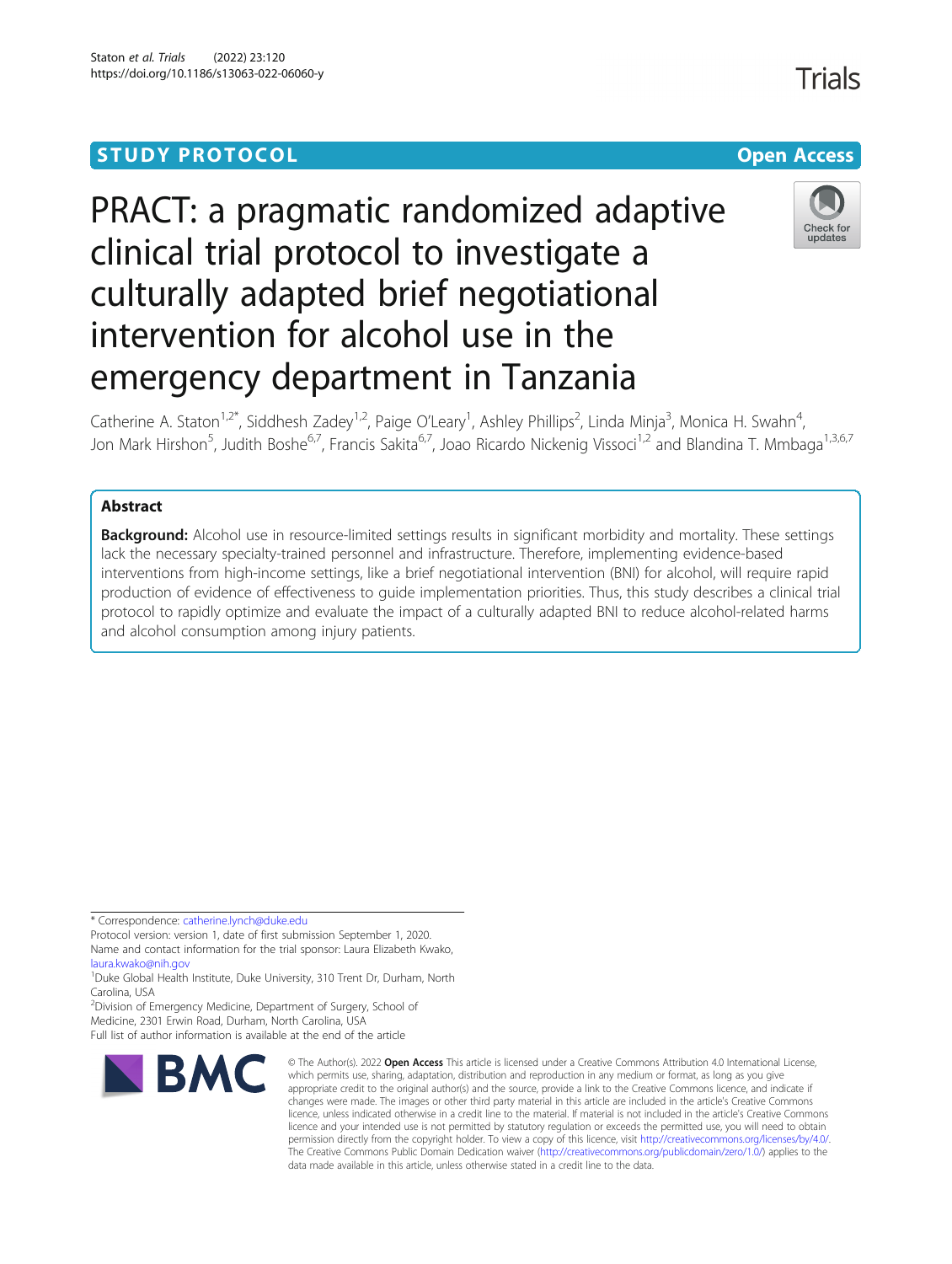Methods: Our pragmatic, adaptive, randomized controlled trial (PRACT) is designed to determine the most effective intervention approach to reduce hazardous alcohol use among adult (≥18 years old) in acute (< 24 h) injury patients. Our culturally adapted, nurse-delivered, intervention (PPKAY) has been augmented with evidence-based, culturally appropriate standards and will be evaluated as follows. Stage 1 of the trial will determine if PPKAY, either with a standard short-message-service (SMS) booster or with a personalized SMS booster is more effective than usual care (UC). While optimizing statistical efficiency, Stage 2 drops the UC arm to compare the PPKAY with a standard SMS booster to PPKAY with a personalized SMS booster. Finally, in Stage 3, the more effective arm in Stage 2 is compared to PPKAY without an SMS booster. The study population is acute injury patients who present to Kilimanjaro Christian Medical Centre, Tanzania, who (1) test alcohol positive by breathalyzer upon arrival; (2) have an Alcohol Use Disorder Identification Test of 8 or above; and/or (3) have reported drinking alcohol prior to their injury. Outcome measures will be evaluated for all arms at 3, 6, 9, 12, and 24 months. The primary outcome for the study is the reduction of the number of binge drinking days in the 4 weeks prior to follow-up. Secondary outcomes include alcohol-related consequences, measured by the Drinker Inventory of Consequences.

Discussion: The findings from this study will be critically important to identify alcohol harm reduction strategies where alcohol research and interventions are scarce. Our innovative and adaptive trial design can transform behavior change research and identify the most effective nurse-driven intervention to be targeted for integration into standard care.

Trial registration: [ClinicalTrials.gov](http://clinicaltrials.gov) [NCT04535011](https://clinicaltrials.gov/ct2/show/NCT04535011). Registered on September 1, 2020.

Keywords: Alcohol drinking, Binge drinking, Harm reduction, Pragmatic clinical trial, Randomized controlled trial, Wounds and injuries, Low-income populations

## Introduction

#### Background and rationale

Alcohol causes over 3 million deaths annually [\[1](#page-9-0)]. In sub-Saharan Africa, alcohol is the leading avoidable risk factor, accounting for a substantial portion of the burden of death and disability [\[2](#page-9-0), [3\]](#page-9-0). High rates of alcohol consumption have been associated with globalization in combination with rapid urbanization, economic development, increased availability of alcohol, corporate targeting, and weak policy infrastructure [[4](#page-9-0)–[8\]](#page-9-0). Drinking patterns in the sub-Saharan African region are the second-worst globally, with high rates of binge drinking and alcohol dependence [[9](#page-9-0)]. Alcohol use, both binge drinking and chronic use, has been associated with many high-risk behaviors, including crime, aggressive driving, interpersonal violence, unintentional injuries, and selfinflicted injury [[9\]](#page-9-0). Despite the high burden of alcoholrelated harm across sub-Saharan Africa, research and interventions remain relatively scarce.

In high-income countries, brief negotiational interventions (BNI) for alcohol administered in an emergency department (ED) setting have shown to be both successful and cost-effective in reducing alcohol use more than 1-year post-intervention [\[10](#page-9-0), [11](#page-9-0)]. However, in sub-Saharan Africa, individual-level interventions remain scarce [[12\]](#page-9-0). Recent systematic reviews assessing randomized controlled trials of BNI for alcohol failed to include any studies from developing or transitioning countries [[4,](#page-9-0) [13\]](#page-9-0). While there have been a few trials evaluating BNIs in Africa, research has focused on particularly high-risk populations, like female sex workers or lowincome youth, and these trials have found variable success at reducing alcohol use [\[14\]](#page-9-0). The best BNI implementation strategy has also been controversial in the literature; integrating an intervention into clinical care can be challenging in the fast-paced, limited resource ED setting and the best practices of post visit "reminders" or "boosters" are not yet fully delineated. Some have found "boosters" or intermittent post-intervention reminders to be helpful, but others have found limited improvement in outcomes [\[15](#page-9-0)–[17\]](#page-9-0). Similarly, integrating mobile health technology into a BNI appears promising, but in a global context, significant resource and cultural challenges limit potential implementation and effectiveness [\[18](#page-9-0)–[21\]](#page-9-0). Finally, personalized boosters recounting the specific reasons for a patient's behavior change determined during the initial BNI have shown increased effectiveness at little to no increased cost [[22](#page-9-0), [23](#page-9-0)].

Conducting successive randomized clinical trials to determine the most effective intervention package would be cost-prohibitive and delay the implementation of a much-needed treatment option. Instead, using a pragmatic, randomized, adaptive clinical trial (PRACT), we posit that this reproducible trial method could be both efficient and cost-effective in defining and demonstrating the effectiveness of a BNI in a low-resource setting [\[24](#page-9-0)]. As such, we propose the PRACT to determine the effectiveness of this alcohol harm reduction intervention in three adaptive stages. This Phase II-III adaptive clinical trial will evaluate the effectiveness of a BNI to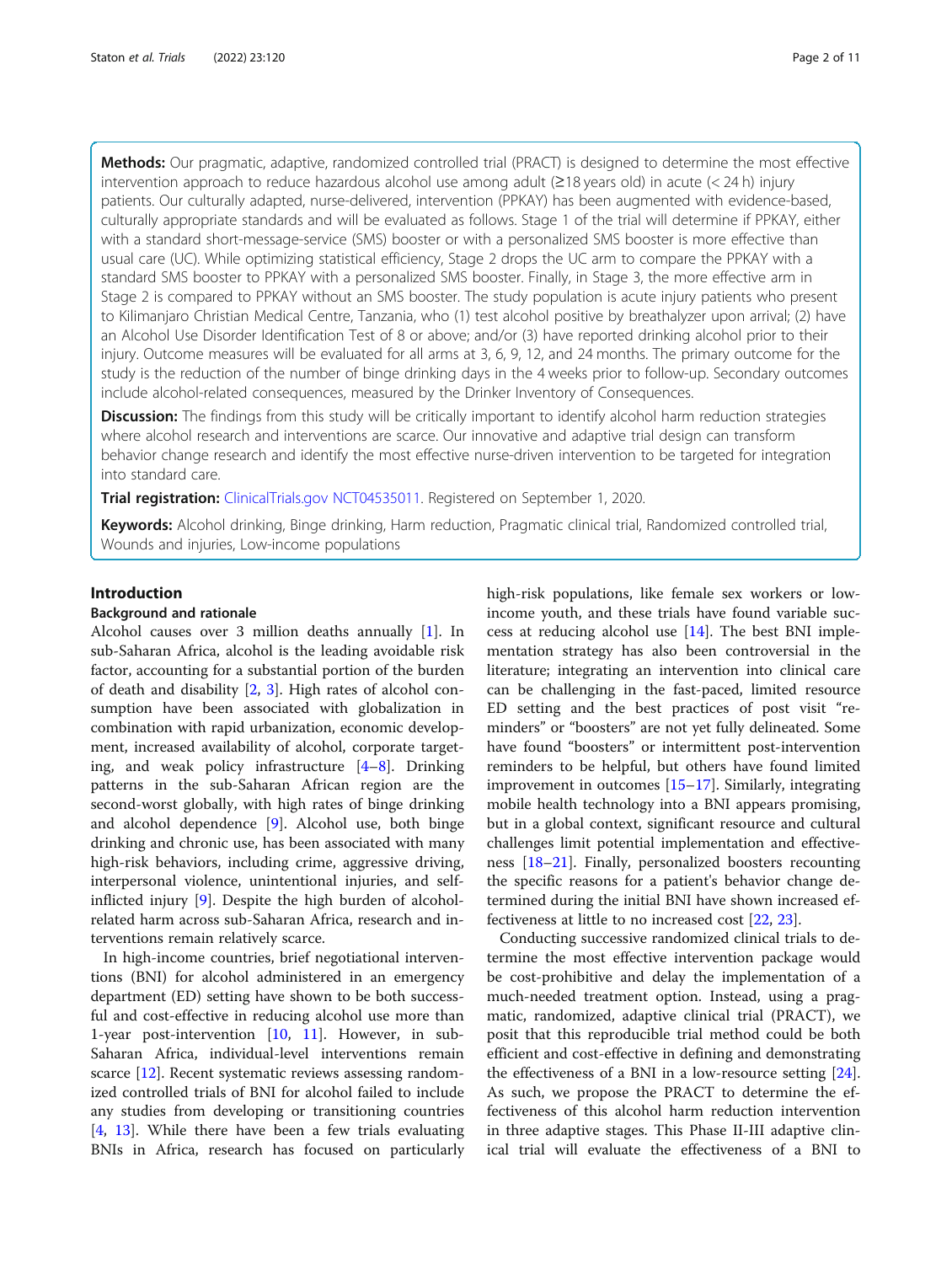reduce alcohol use and alcohol-related harms when administered by nurses in an ED in a low-income setting. The goal of this article is to share the research protocol with the hope that it will facilitate the implementation of other adaptive trials seeking to reduce the burden of alcohol use and related harm in other low-resource settings.

### Trial Design

This is a PRACT with three adaptive stages. Stage 1 includes a three-arm randomized controlled superiority trial comparing our culturally adapted BNI, "Punguza Pombe Kwa Afya Yako (PPKAY)" (Swahili: "Reduce Alcohol for Your Health"), with standard or personalized text booster to usual care (UC). After dropping the UC arm, Stage 2 will be a non-inferiority trial comparing the PPKAY with personalized and standard text booster. Stage 3, also a non-inferiority trial, compares the winner from Stage 2 against a new arm consisting of the PPKAY without a booster (Fig. 1). Enrollment for stages will be according to 12-block randomization at a 1:1:1 allocation for Stage 1, 1: 1 allocation for Stage 2, and 1:4 allocation for Stage 3.

#### Method

# Participants, interventions, and outcomes **Setting**

The Kilimanjaro Christian Medical Centre (KCMC) in Moshi, Tanzania, is our selected low-resource setting.

Tanzania is the most populated country in eastern Africa, with a population of approximately 52.5 million people [\[25\]](#page-9-0). Forty-five percent of the population identify as lifetime alcohol abstainers, while approximately 15% of the population admit to heavy periodic drinking [\[9](#page-9-0), [26\]](#page-9-0). Studies have documented a very high proportion of patients with problematic drinking upwards of 15% and higher rates among high-risk groups (36% female bar workers and 47% male sex workers) [\[12\]](#page-9-0). Overall, the amount of alcohol consumed per capita in Tanzania has increased by more than 10% in the past 5 years [\[9](#page-9-0), [26](#page-9-0)]. Moshi is a city in the Kilimanjaro region of northern Tanzania. The Moshi urban area has a population of over 180,000, while the larger Moshi area is home to approximately  $466,000$  people  $[25]$  $[25]$ . KCMC is the third-largest hospital in the country [[27](#page-9-0)], the zonal referral center and a regional training center for all types of healthcare workers located in northeastern Tanzania. On average, the ED at KCMC sees 70–100 patients daily, of whom 30 are admitted. Annually, KCMC ED sees about 2,000 patients who suffer injuries, of whom approximately 30% have consumed alcohol prior to their injury. Alcohol use has been associated with a fivefold increase in the odds of injury and appears to have a dose-dependent effect on the odds of injury and violence at KCMC in Tanzania [[28](#page-9-0), [29\]](#page-9-0).

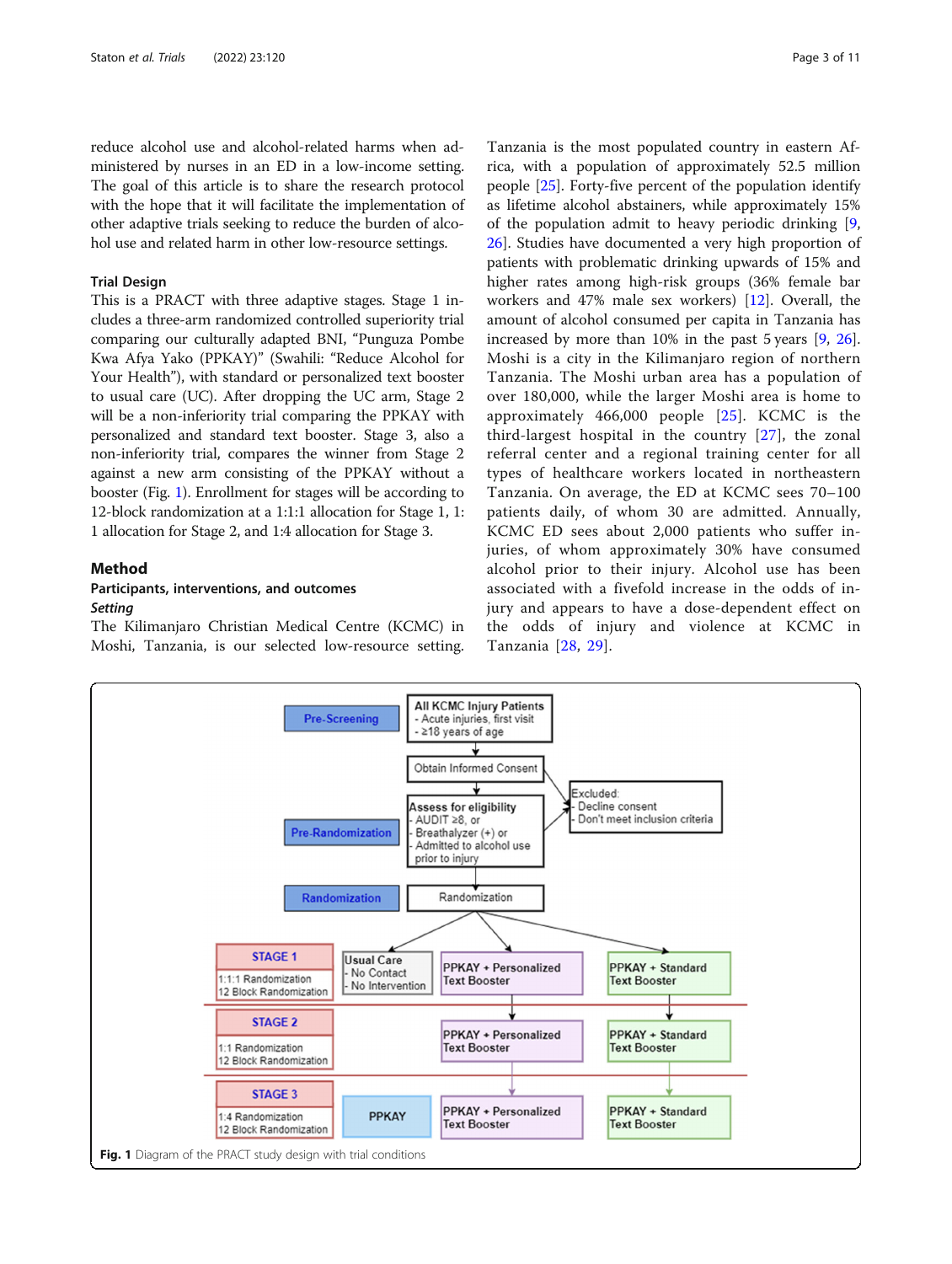### Eligibility criteria—participants

Adult  $(\geq 18$  years of age) patients will be eligible if they have suffered an acute injury  $(< 24 h)$  prior to presentation for care at KCMC Emergency Department. Included patients must disclose alcohol use prior to the injury, score  $\geq$ 8 on the AUDIT, and/or test positive ( $>$  0.0 g/dL) by alcohol breathalyzer. Participants need to be clinically sober at the time of enrollment and provide informed consent. Capacity to consent will be determined by a clinician based on medical history and physical examination. For patients who are severely ill or intoxicated upon arrival to the ED, reassessment will be conducted to check if they have regained the capacity to consent. Exclusion criteria include not speaking Swahili, not having access to a phone to receive SMS texts (including prisoners), or being an East Africa resident for less than 5 years.

#### Participant recruitment and follow-up

Patients will be recruited after being pre-screened for age, acute injury, exclusion criteria, and capacity to consent. Written informed consent will be acquired from all pre-screened patients interested in the trial. Research assistants will explain the information about the study arms and the content of the texts that will be received by the study participants and address any concerns about confidentiality during the consent process. Prerandomization screening and determination of eligibility criteria will be conducted for patients who demonstrate the willingness to participate. During enrollment, at least two phone numbers will be identified and tested by participants for follow-up needs. Research team members blinded to allocation will contact participants during the follow-up period to arrange follow-up assessments. To ensure follow-up, if needed, the team members will travel to patients, provide financial support for their travel to the hospital, or conduct follow-ups over the phone. Previous engagement with this population has highlighted the need to include family phone numbers and other locator information with patient permission. Participants are not paid for participation but are reimbursed for their time at 5000 Tanzanian Shilling (\$2.16) at each screening and follow-up period. The first enrollment was performed on 12 October 2020. The project is currently recruiting participants, and the expected end of data collection will be in February 2024.

#### Maximum sample size

Stage 1 An effective intervention for Stage 1 will be defined as having an effect size of at least 35% difference in the reduction in the primary outcome (number of binge drinking events per four weeks), between usual care and intervention arms combined. Assuming an average of four binge drinking days per month  $(SD = 3.4)$ , a 35% difference translates into a difference of about 1.2 day reduction in the number of binge drinking days per month. Evidence from studies in high-income settings suggests that studies similar to Stage 1 have shown moderate to high treatment effects of 20–40% in the reduction of binge drinking days [[11,](#page-9-0) [30](#page-10-0)–[32\]](#page-10-0). A sample size of 205 patients per arm will have 80% power to be able to identify if the intervention arms are superior to usual care with a significance of 5%, and a conservative 80% retention rate.

Stages 2 and 3 A maximum of 365 participants per arm will be required for Stages 2 and 3. New enrollment numbers will be smaller, depending on the number of patients that are carried over from previous stages. This sample size will allow for testing the non-inferiority of PPKAY without text booster in comparison to the PPKAY + Personalized Text Booster, or the PPKAY + Standard Text Booster (whichever wins in Stage 2). This sample would be enough to identify noninferiority with a plausible futility margin of 0.7 binge drinking day per month (half of the effect of the intervention against UC in Stage 1), assuming a standard deviation of the difference at 3.4, 80% power, 5% significance level, and 80% retention rate. Currently, there are no studies similar to Stage 2 or 3 for ED injury patients to model the effect size estimation. Since Stage 2 and 3 analyses will include patients enrolled from Stage 1, in contrast to a typical trial, there will be a smaller maximum enrollment per stage. For Stage 3, a 1:4 allocation is anticipated to increase the enrollment of patients in the PPKAY without SMS Booster arm, while the comparison arm (PPKAY + Personalized Text Booster or PPKAY + Standard Text Booster) carries over patients from Stages 1 and 2 (Table [1](#page-4-0)).

Adaptation plan Interim Analyses and Adaptations: In Stages 1 and 2, up to 3 interim analyses will be conducted after participants complete the 3 months of follow-up. At interim analyses, the PRACT will (1) continue the enrollment, (2) adapt to another stage according to predefined criteria, or (3) end the study for success or futility. Success in Stage 1 will be defined as the randomization to the intervention arm (PPKAY + Personalized Text Booster or PPKAY + Standard Text Booster) demonstrating superiority to UC in the difference in reduction of number of binge drinking days per month, with 80% power to identify the necessary effect at interim analysis. If a stopping rule is reached, we will progress to Stage 2 and stop enrollment in UC. Futility in Stage 1 will be defined if no statistical difference is detected after maximum enrollment  $(N=205$  per arm) in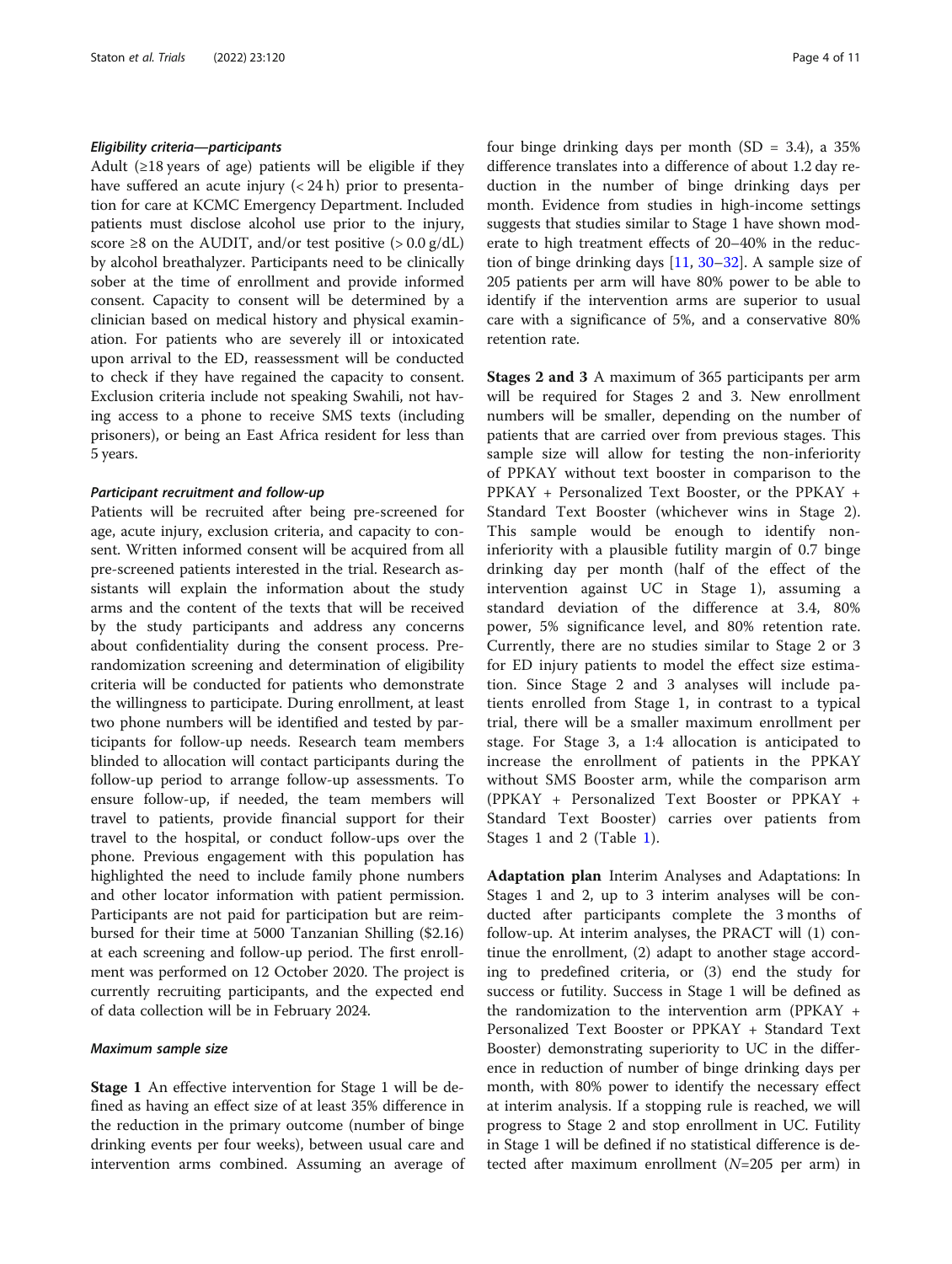|                         |                   | <b>Usual</b><br>care | PPKAY + Personalized<br><b>Booster</b> | PPKAY + Standard<br><b>Booster</b> | <b>PPKA</b><br>Y | Enrollment per stage by sample<br>size |
|-------------------------|-------------------|----------------------|----------------------------------------|------------------------------------|------------------|----------------------------------------|
| Stage                   | Enrollment        | 205                  | 205                                    | 205                                | N/A              | 615                                    |
|                         | Total<br>patients | 205                  | 205                                    | 205                                | N/A              |                                        |
| Stage<br>$\overline{2}$ | Enrollment        | N/A                  | 160                                    | 160                                | N/A              | 320                                    |
|                         | Total<br>patients | N/A                  | 365                                    | 365                                | N/A              |                                        |
| Stage<br>3              | Enrollment        | N/A                  | 91                                     | N/A                                | 365              | 456                                    |
|                         | Total<br>patients | N/A                  | 456                                    | N/A                                | 365              |                                        |
| Maximum enrollment      |                   |                      |                                        |                                    |                  | 1391                                   |

<span id="page-4-0"></span>Table 1 Maximum enrollment numbers

Stage 1. If that happens, we will enter an exploratory stage where we evaluate the intervention among a restricted population and delineate mediators of the intervention's impact, described further below (Fig. 2).

Assessing success in Stage 2 will be defined in noninferiority evaluation of PPKAY + Standard Text Booster against PPKAY + Personalized Text Booster. Successful interim analyses for Stage 2 is defined as reaching a point where PPKAY + Standard Text Booster is shown to be non-inferior to PPKAY with personalized booster; then, the trial will discontinue the PPKAY + Personalized Text Booster arm and initiate enrollment to the PPKAY w/o Text Booster. However, if PPKAY + Standard Text Booster proves to be inferior to PPKAY + Personalized Text Booster, we will discontinue the PPKAY + Standard Text Booster arm.

In Stage 3, success will be defined in non-inferiority evaluation of PPKAY w/o Text Booster against the PPKAY arm that prevails in Stage 2. Successful interim analyses for Stage 3 are defined as reaching a point where PPKAY w/o Text Booster is shown to be noninferior or inferior to PPKAY with Text Booster winner in Stage 2; then, the trial ends.

Possible adaptations through the three stages delineated above are depicted in Fig. 2. The third possible scenario would be if PPKAY + Standard Booster and PPKAY + Personalized Booster in Stage 1 is not superior to UC. In that situation, we will narrow the population eligible for enrollment to ensure we are identifying the optimal population for which this intervention might work. Given brief interventions in high-income settings are not as impactful, we plan to narrow our sample size to those with AUDIT score 8–18 only. We will perform an interim analysis to identify any signal of effectiveness among smaller sub-populations to inform this final adaptation.

Adaptive sample size The sample size was calculated for a change in the primary outcome of reduction in the number of binge drinking days per month. Depending on the effect size found at each interim analysis, it is possible that significance could be reached earlier than expected. For Stage 1, recent literature supports effect sizes of 20–40% decrease. Currently, there is no intervention currently available for alcohol use reduction post injury in Tanzania. Through adaptive sample reestimation and the most effective scenario, total minimum enrollment could be as low as 820 patients. Hypothesis testing was adjusted at interim analysis according to the O'Brien-Fleming alpha-spending function [[33\]](#page-10-0). Thus, instead of spreading the alpha equally across interim analysis, the distribution is progressive

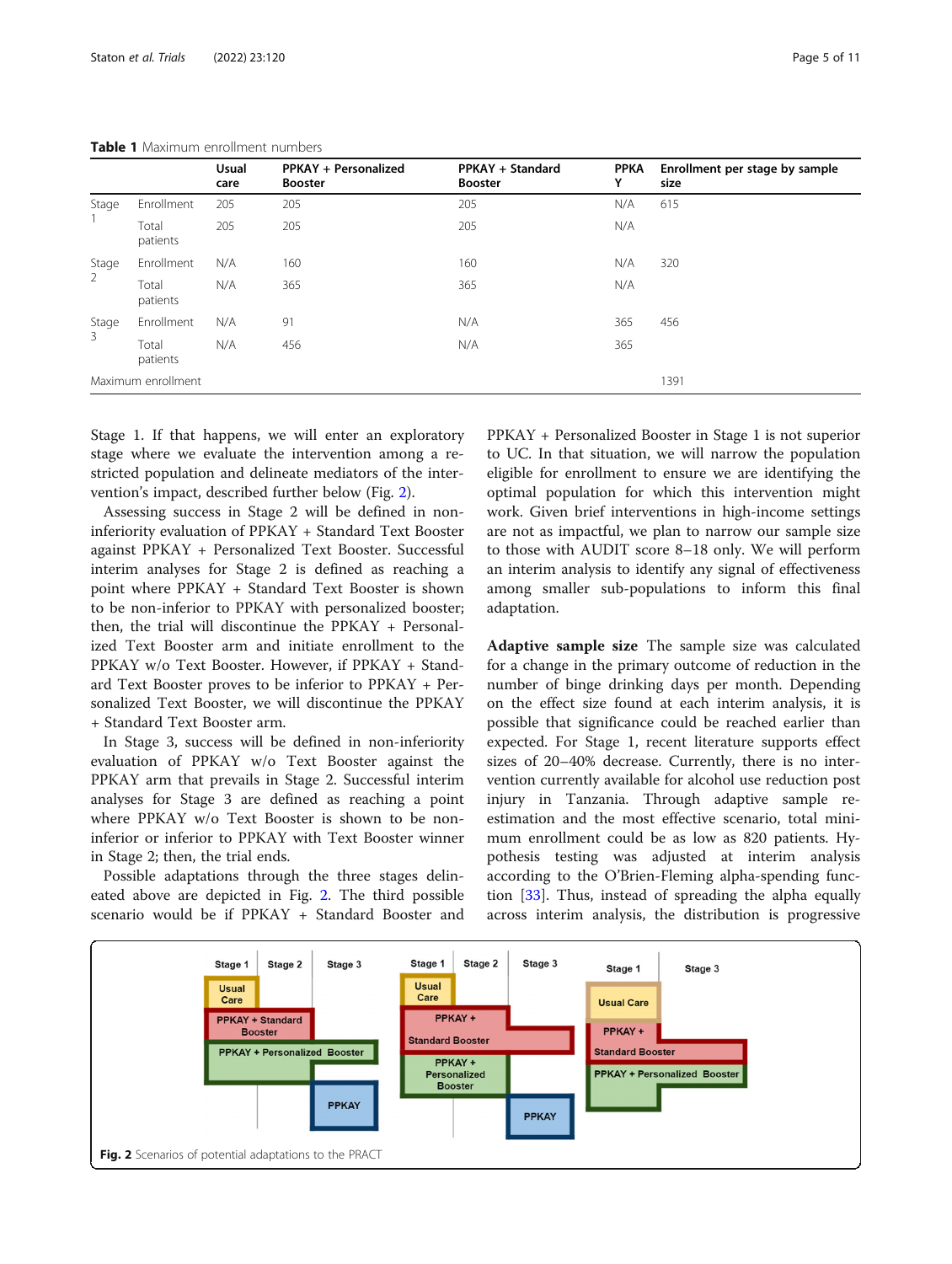leaving most of the significance levels later on the trial, when more patients are enrolled. If challenges arise with the adaptive nature of this trial, we will resort to standard sequential RCTs with maximum enrollment numbers. If standard RCT enrollment is used, an adequate sample size will be obtained to show the same effect size with a higher power.

# Assignment of interventions Intervention

Brief intervention Participants allocated to the BNI conditions will undergo a 15-minute discussion administered by a nurse. This intervention, based on the "Screening and Brief Intervention for Unhealthy Alcohol Use in the ED" [\[34](#page-10-0)] was linguistically and culturally adapted and piloted as the Punguza Pombe Kwa Afya Yako (PPKAY, "Reduce Alcohol for Your Health") [[35](#page-10-0)– [41\]](#page-10-0). The nurse will initiate a four-step discussion: (1) raise the subject of alcohol, (2) provide feedback, (3) enhance motivation, and (4) negotiate and advise. An indepth description of the intervention, its culturalization, and SMS booster message creation and feasibility testing is available elsewhere, but a brief description is included below.

Before PPKAY, screening will be conducted with questions about the quantity and frequency of alcohol use, validated Swahili AUDIT, and breathalyzer testing. Patients will then be approached by an intervention nurse and asked for permission to raise the subject of alcohol, as part of initiating the PPKAY. The patient's current alcohol use will be discussed in the context of local and international safe-use guidelines. Next, the patient's readiness to change using a validated 0–10 readiness ruler will be assessed  $[3-5, 41]$  $[3-5, 41]$  $[3-5, 41]$  $[3-5, 41]$  $[3-5, 41]$ . The patient's specific reasons for changing behavior will be identified and compared with their readiness ruler response, highlighting self-efficacy and personal capacity for behavior change. Finally, the intervention nurse will negotiate a reduction in alcohol use, optimally advising a level which is lower than safe-use guidelines [\[6](#page-9-0)]. At the close of the PPKAY, the nurse will thank the patient for their openness in discussing alcohol, promoting self-efficacy and a good patient-provider relationship.

SMS booster messages Participants allocated to the PPKAY + Booster conditions will be offered the same PPKAY process described above plus weekly text messages for 52 weeks  $[7, 8]$  $[7, 8]$  $[7, 8]$  $[7, 8]$ . Participants allocated to the PPKAY + Personalized Booster condition will be offered the PPKAY and the booster process as described above with personalized rather than standard messages. During the PPKAY, the patient will identify their reasons for change, which will then be inserted into the motivational texts, which were previously outlined [\[9\]](#page-9-0). The texts will be entered in the text system on the day of the PPKAY to be assessed for accuracy in weekly research team quality control meetings. Nurses will be provided with feedback for the organization and the quality of the texts in these meetings. An example of the weekly personalized booster text message content, in English, is: "If you are going to drink alcohol, find a buddy to help you stay within safe limits and hold you accountable. You can reach your goal of having only two drinks with the help of a good friend," in the case where the patient identified a goal of "having only two drinks."

Control condition The goal of this pragmatic trial is to understand the benefits of PPKAY and its combination with different kinds of boosters, compared with the current standard practice or UC, making UC the control condition. Follow-up in the control arm will be continued for the same time at the same periods as the intervention arms until study completion.

#### Intervention fidelity

Our nurses were trained in motivational interviewing by the principal investigator (PI). Specifically, the nurses did mock interventions with other staff/PI and got direct personalized feedback based on the BNI assessment scale. To ensure intervention fidelity, a bilingual researcher with experience administering PPKAY will evaluate audiotaped interventions and give intermittent feedback to nurses on the intervention adherence to motivational interviewing guidelines and the BNI Assessment Scale adapted to the Tanzanian setting. If we find intervention protocol deviations, educational feedback will be provided to the nurses. During the feasibility trial, the nurses were assessed using this PPKAY Assessment Scale and have shown to have high-fidelity scores as measured by this scale.

# **Outcomes**

The primary outcome in this study is the percentage change in the number of binge drinking days from baseline to 3 months between study arms as assessed by timeline follow back (TLFB) methods. Binge drinking is defined as having five or more drinks on one occasion for men or four or more drinks for women.

As secondary outcomes, we will examine the number of alcohol-related consequences, quantity of alcohol consumed per week, frequency of drinking days, and mental health. Table [2](#page-6-0) shows which measure will be used for each outcome. All outcomes will be measured at baseline and 3, 6, 9, 12, and 24 months after enrollment if we manage to adapt early.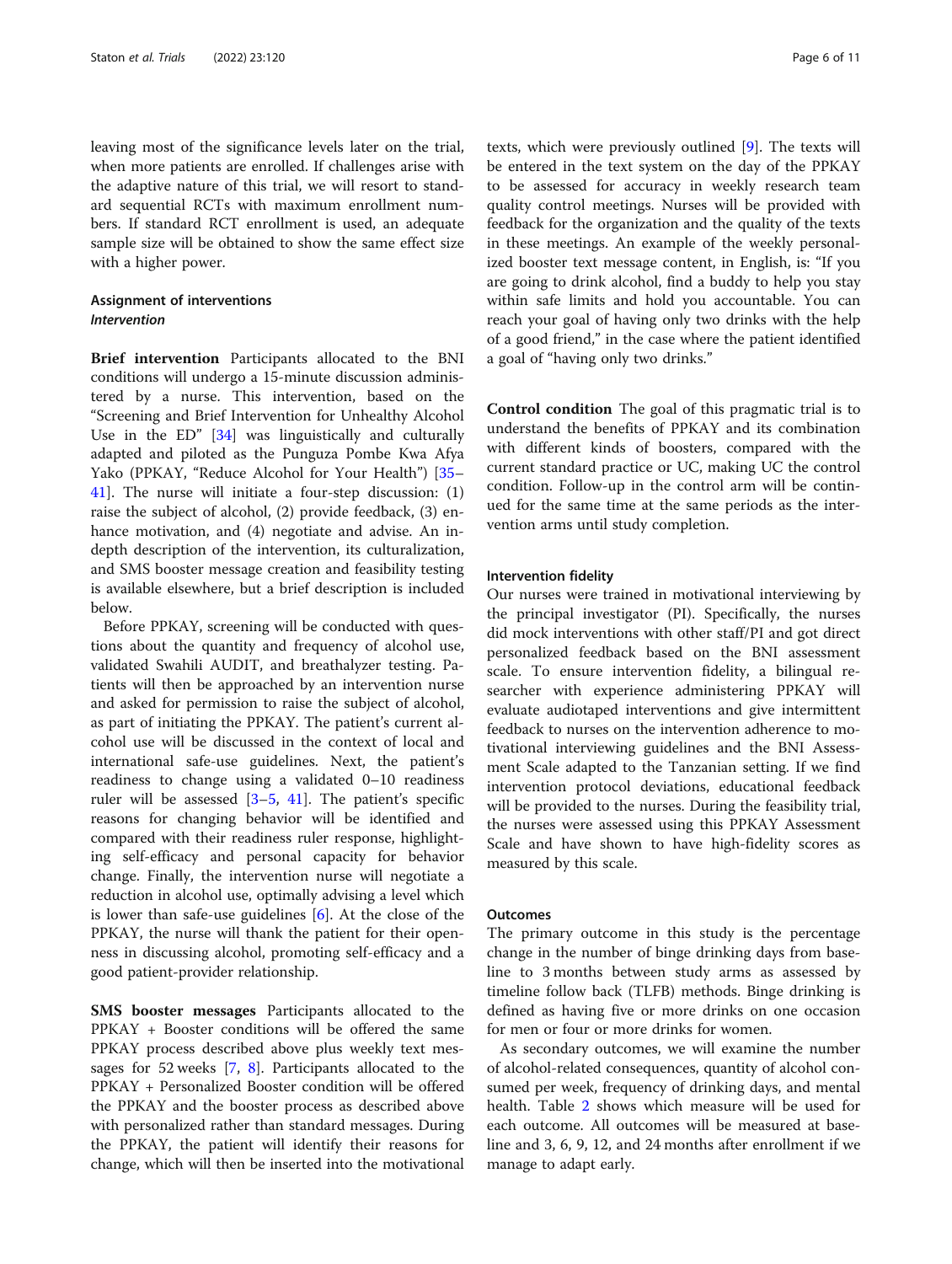# <span id="page-6-0"></span>Data collection, management, and analysis

Participants across all conditions will be followed up for impact evaluation for up to two years. Outcome assessments for all trial arms will be evaluated at 3, 6, 9, 12, and possibly 24 months, based on the adaptation process. In case of finding a large effect size in Stage 1 and an early adaptation, the total followup period will be extended to two years. All the tools for measuring primary and secondary outcomes have been assessed previously for appropriate cultural and linguistic adaptation. Additionally, our preliminary work in the validation of scales and processes has confirmed the psychometric properties of these tools [\[10](#page-9-0)]. Our team has prior training in standardizing quantity and alcohol content with a validated standardized visual guide [[11\]](#page-9-0). Three patient logs (screening, intervention, and follow-up) will be used for maintaining patient records. We will keep separate logs to capture patient data and maintain outcome assessor blinding. Alcohol-related outcome questions will be embedded in a broad healthrelated questionnaire to prevent reporting biases. All patient logs and follow-up data will be kept by research personnel on paper or entered into an online data repository, REDCap. Quality assurance processes will occur for paper collected data and computer (internet-based) data. At least 10% of the internet database will undergo data quality checks for completeness and consistency allowing for a recheck on the data collection and data entry process. Any quality issues will be addressed at each stage through further quality assurance education for the nurses. In terms of data monitoring We have established a Data Safety Monitoring Board (DSMB) made up of investigators from the United States and Tanzania who have expertise in mental health, alcohol treatment interventions in Tanzania, clinical trial management globally, and adaptive clinical trials. This DSMB is independent from the sponsor and is without any competing interests.

| Page 7 of 11 |  |  |
|--------------|--|--|
|              |  |  |

#### Randomization

#### Sequence generation

The random number sequence generation at all stages will be conducted using computer software. Prior to study initiation, Stage 1 potential study identification numbers (SINs) will be randomized into three groups (UC, PPKAY + personalized Booster or PPKAY + Standard Booster) in 12-block randomization at 1:1:1 allocation. Potential Stage 2 SINs will be randomized into two groups (PPKAY + Personalized Booster or PPKAY + Standard Booster) in 12-block randomization at 1:4 allocation. Potential Stage 3 SINs will be randomized into two groups (the winner of Stage 2 or PPKAY without Booster) in 12-block randomization in 1:4 allocation, respectively. Randomization envelopes will be prepared for 110% of maximum enrollment numbers per stage. Block randomization will maintain balance among the study arms given the potential impact of time-dependent events impacting alcohol use (e.g., seasons, holidays, and payday).

#### Allocation concealment mechanism

Enrollment packets of the same size and thickness will be placed in opaque envelopes, sealed and locked in a drawer at the study site in consecutive order by study identification number. In each envelope there will be one paper delineating the random group assignment for each participant. To ensure reproducibility in any resourced context, paper randomization packets, and data collection sheets will be maintained.

#### Blinding

Intervention nurses will perform the intervention, while all other trial processes including screening, data collection, and follow-up assessments will occur by other research staff. Thereby, outcome assessors will be blinded to patients' allocation. This will be managed through a clear delineation of roles. Investigators and research personnel will remain blinded whenever possible. Blinding will be removed only for the analysis team for the

| Outcome | Measure                                             | <b>Description</b>                                                              | Variables and<br>source |
|---------|-----------------------------------------------------|---------------------------------------------------------------------------------|-------------------------|
| Primary | Number of binge drinking days                       | Percentage change in the number of binge drinking days in the past two<br>weeks | <b>TLFB</b>             |
|         | Secondary Change in alcohol-related<br>consequences | Average change in alcohol-related consequences score                            | DrlnC                   |
|         | Amount of alcohol use per week                      | Average change in the amounts of alcohol consumed in the past two<br>weeks      | <b>TLFB</b>             |
|         | Frequency of drinking days                          | Percentage change in the number of drinking days                                | <b>TLFB</b>             |
|         | Alcohol dependence                                  | Average change in the AUDIT scores                                              | <b>AUDIT</b>            |
|         | Mental health                                       | Average change in the PHQ-9scores                                               | PHO-9                   |

Table 2 Trial outcome measures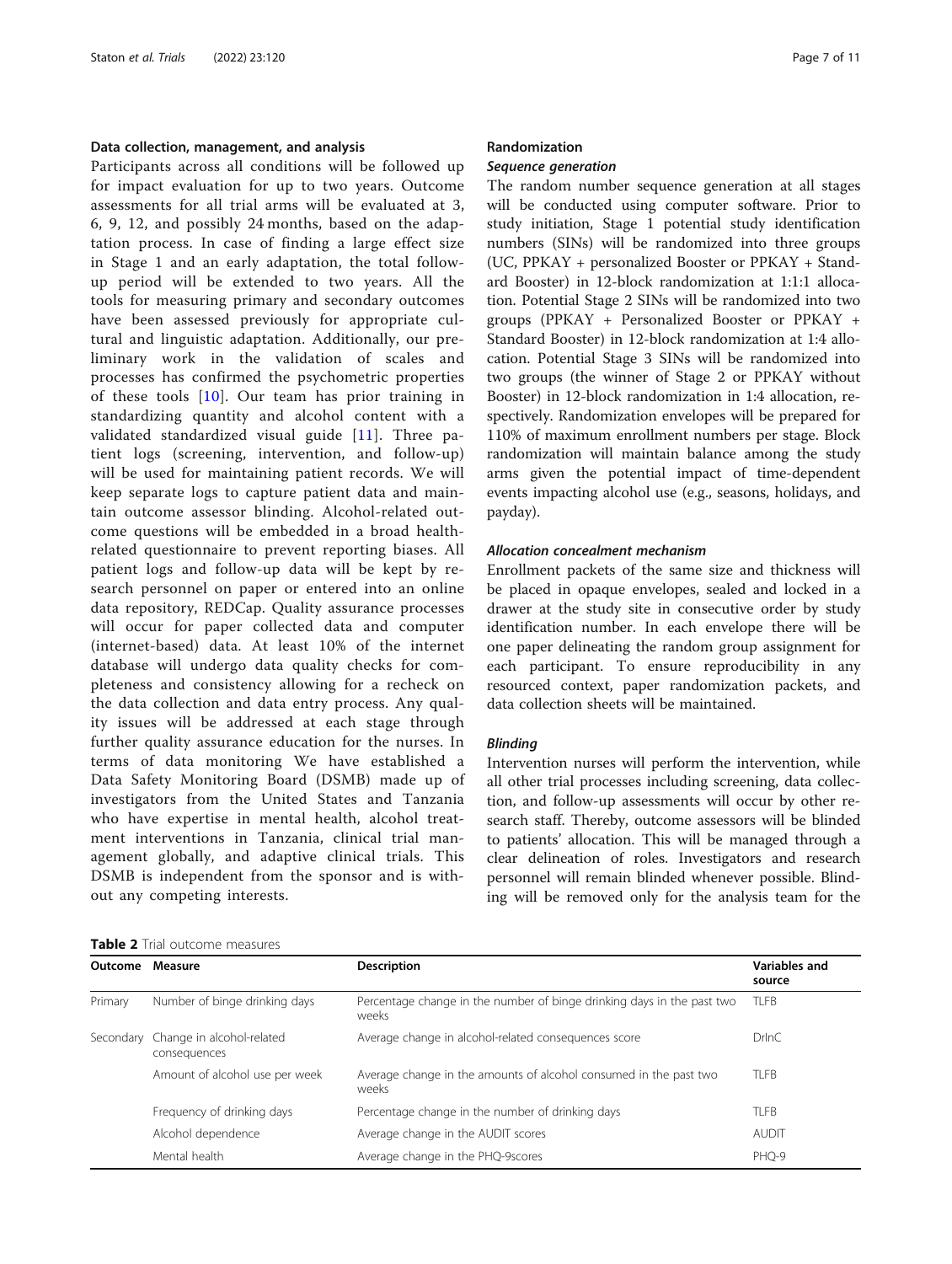purpose of decision-making with regard to the adaptation to the next stage. The analysis lead cannot be fully blinded given the data management, quality control, and Stage 1 analysis for adaptation. However, the analysis lead will have minimal involvement in the trial at the study site in order to limit the influence on patients, interventionists, and outcome assessors.

# Statistical methods

Patient demographics will be compared across all arms of the study. Descriptive data will be reported as means, standard deviations, and frequencies. Outcome data will be reported as predicted means with confidence intervals for each follow-up time point (3, 6, 9, 12, and potentially 24 months). Missing data will be addressed with multiple imputation and inverse weighting with sequential sensitivity analysis to handle missing data. For the patients that are randomized to the intervention but do not adhere to the intervention, we will use an intention to treat approach.

Preliminary analyses will be conducted to evaluate baseline differences and differences in attrition across study arms. These comparisons will be made using Student's t-test or Mann-Whitney U test according to the data distribution, and Pearson chi-squared test for categorical variables. We will test the primary hypothesis of the efficacy of the intervention using a longitudinal constrained approach (LCA), considering the outcome is the difference between baseline and follow-up. This approach allows for the prediction of follow-up scores after controlling for participants' baseline characteristics and other potential confounders (potential predictors of attrition and outcome confounders). The models will be fit using a Poisson distribution, given the count nature of the primary outcome, as well as for secondary analysis using the frequency of drinking. Given our previous observational data, we expect that the data distribution will best fit a negative binomial method with a log link function, a recommended approach for over dispersed alcohol consumption data. For the AUDIT score, alcoholrelated complications score, quantity of drinking, and mental health scale data, linear models will be used. For significant interaction terms, contrasts of marginal means will be conducted, and the Wald chi-square test statistic interpreted. The effect size will be reported as incidence risk ratios (for count data) and the difference in the predicted means (for numeric data).

# Sub-study evaluation

Our estimated maximum sample per arm in Stage 1, Stages 2 and 3, would be sufficient to have 80% power to detect an  $R^2$  of 0.25 using generalized linear models to evaluate the moderation and/or mediation effect of our predefined set of biological, injury-related and alcohol

use behavior-related indicators. Moderation analysis for categorical moderators (e.g., gender), analysis of covariance will be conducted to model post-intervention levels of dependent variable with the moderator and intervention arm condition as factors and baseline levels of the dependent variable as a covariate. For numeric moderators (e.g., age), generalized linear models will be used. Multivariate regression will test the main effects of intervention arm, moderator, and the interaction of intervention arm and moderator for each outcome group. For mediation analysis, a set of multiple mediation models will be conducted to determine whether these potential intermediary variables mediate the effect of PPKAY on outcomes and the extent to which individual variables will mediate the effect, conditional on the presence of other mediators in the model. The indirect effect of intervention on outcomes via each individual mediator will be the product of the path from intervention to mediator (a) and the path from mediator to outcome (b). The impact of all mediators included in the model will be expressed as the total indirect effect of intervention on outcome (a+b). Mediation models will be built using path analysis, with the addition of latent variables when applicable (e.g., AUDIT).

#### **Dissemination**

Important protocol modifications can be initiated by investigators or the DSMB and will flow to the other, thereafter will be amended in the appropriate regulatory bodies, trial registries, and study team. If there are important modifications to the trial, it will be reported in the trial results manuscripts. In accordance with institutional regulatory bodies (Duke University, Kilimanjaro Christian Medical Centre, and National Institute of Medical Research in Tanzania) the final trial dataset will be available to investigators with the use of a data use agreement and will be shared with the NIAAA data repository. All NIH-funded projects are compelled to share an anonymized version of the dataset collected and used as the basis for the analysis process. The data submission to the NIAAA repository follows a 6-month calendar, with data submissions following this agenda. The full study protocol has been published in [ClinicalTrials.gov.](http://clinicaltrials.gov) De-identified participant-level data will be available on the NIAAA data repository, and any statistical analysis performed will be included in peerreviewed manuscripts. Considering ancillary and posttrial care needs, it is very unlikely that any participant will suffer harm from this behavioral interventional trial. Study results will be presented at Kilimanjaro Christian Medical Centre, reported to the Tanzanian National Institute of Medical Research for dissemination, and published in national and international peer-reviewed publications.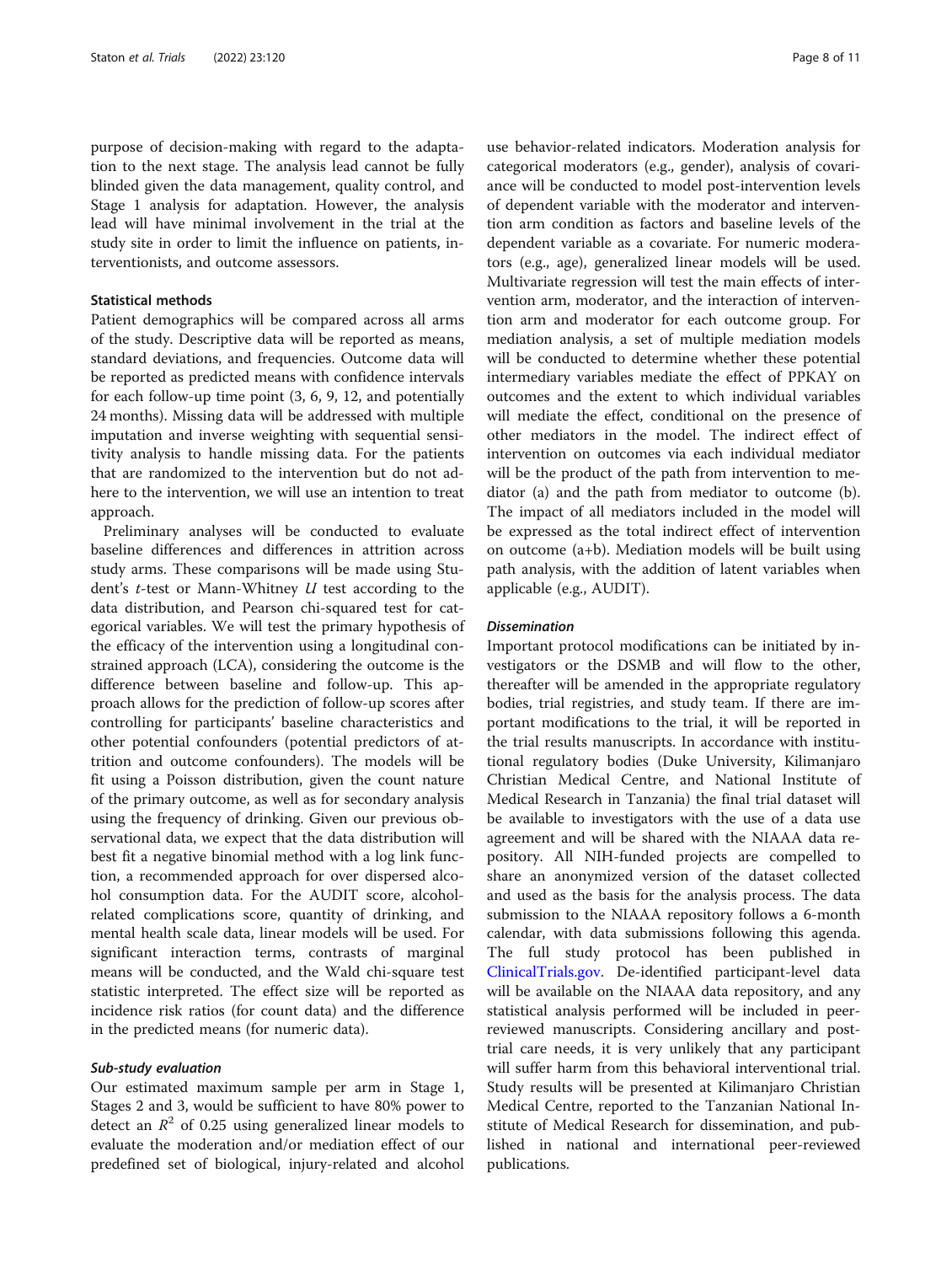See the corresponding SPIRIT Checklist (Supplementary File) for details.

# **Discussion**

This PRACT protocol aims to address the World Health Organization's call to increase practice-based evidence in global mental health through the creation and validation of innovative interventions for low-resource settings [\[4](#page-9-0), [9](#page-9-0)]. Specifically, by using a pragmatic randomized adaptive clinical trial, we posit that this trial will be both efficient and cost-effective in defining and demonstrating the effectiveness of PPKAY in our setting.

While effectiveness is yet to be determined, our PPKA Y intervention has been thoughtfully linguistically and culturally translated and adapted from international guidelines to be most effective for the local context and patient population. Furthermore, this study is pragmatic through its implementation by nurses and with a specific focus on effectiveness in the Tanzanian clinical environment. The adaptive design of the trial will facilitate a streamlined patient enrollment and allow a change of focus from a less hierarchical medical model. Similarly, we have expanded our inclusion criteria from other international trials (i.e., admit to alcohol use prior to injury,  $AUDIT > 8$  or breathalyzer + on arrival) to both fit the long prehospital times in our setting and our limited alternative treatment options for those with severe AUD  $(AUDIT > 18)$ . These innovative differences can help us understand patient populations which might best be served with this intervention.

In light of the recent negative findings of brief interventions for ED patients during effectiveness trials in Europe, many have argued that the intervention fidelity is poor in those large effectiveness trials [\[10](#page-9-0), [11](#page-9-0), [42](#page-10-0)]. This is likely a concern across settings and anticipated in our setting and that of others with a very high clinical burden in EDs. To mitigate this concern, we have adopted a near-pragmatic approach where the intervention is administered by clinical ED nurses during low clinical volume periods and/or non-clinical ED nurses during high-volume periods. Similarly, we have adopted rigorous intervention fidelity and quality improvement processes in order to ensure fidelity during this trial as well as for our implementation plan.

We may identify further mediators or moderators to the PPKAYs effectiveness and expect additional improvements to maximize PPKAY's positive effects in future settings. It is anticipated that this effectiveness data can support the incorporation of a brief negotiational intervention into the standard of care for injured patients in Tanzania and likely also in the broader region. Meanwhile, we hope that sharing this protocol will facilitate the implementation of other adaptive trials seeking

to reduce the burden of alcohol use and related harm in low-resource settings.

# Trial Status

Trial Registration No.: NCT043535011 IRB Protocol No.: Pro000103724 Registration date: September 1, 2020 Actual study start date: October 12, 2020 Estimated study completion date: February 2024 Recruitment status: Recruiting

#### Abbreviations

AUDIT: Alcohol Use Disorders Identification Test; BNI: Brief Negotiated Interview; DrInC: Drinker Inventory of Consequences; ED: Emergency department; KCMC: Kilimanjaro Christian Medical Centre; PI: Principal investigator; PPKAY: Punguza Pombe Kwa Afya Yako Swahili: "Reduce Alcohol for Your Health"; PRACT: Pragmatic, adaptive, randomized controlled trial; REDCap: Research Electronic Data Capture; SMS: Short-message-service; TLFB: Timeline follow back; UC: Usual care

#### Supplementary Information

The online version contains supplementary material available at [https://doi.](https://doi.org/10.1186/s13063-022-06060-y) [org/10.1186/s13063-022-06060-y](https://doi.org/10.1186/s13063-022-06060-y).

Additional file 1: SPIRIT 2013 Checklist: Recommended items to address in a clinical trial protocol and related documents\*

#### Acknowledgements

Not applicable.

#### Authors' contributions

CAS - Conceptualization, Investigation, Methodology, Validation, Visualization, Writing – original draft, Writing – review and editing, Funding acquisition, Supervision. SZ - Conceptualization, Methodology, Visualization, Writing – original draft, Writing – review and editing. PL - Conceptualization, Methodology, Validation, Visualization, Writing – original draft, Writing – review and editing. AP - Conceptualization, Investigation, Methodology, Visualization, Writing – original draft, Writing – review and editing. LM - Conceptualization, Investigation, Methodology, Validation, Visualization, Writing – review and editing. MS - Conceptualization, Methodology, Validation, Writing – review and editing. JMH - Conceptualization, Methodology, Validation, Writing – review and editing. JB - Conceptualization, Methodology, Validation, Writing – review and editing. FS - Conceptualization, Investigation, Methodology, Validation, Writing – review and editing. JRV - Conceptualization, Investigation, Methodology, Validation, Visualization, Writing – original draft, Writing – review and editing, Funding acquisition, Supervision. BM - Conceptualization, Investigation, Methodology, Validation, Visualization, Writing – original draft, Writing – review and editing, Funding acquisition, Supervision.All authors read and approved the final manuscript.

#### Funding

The current study is funded by the National Institute on Alcohol Abuse and Alcoholism (NIAAA) from the NIH, grant number: 1R01AA027512-01A1. The PI of the project funded is Catherine Staton.

The funding body has no responsibility in terms of the design, data collection, analysis, interpretation of data, and in writing of the present manuscript.

### Availability of data and materials

The project database will be shared with the NIAAA, following anonymization routines to preserve the participant's identity.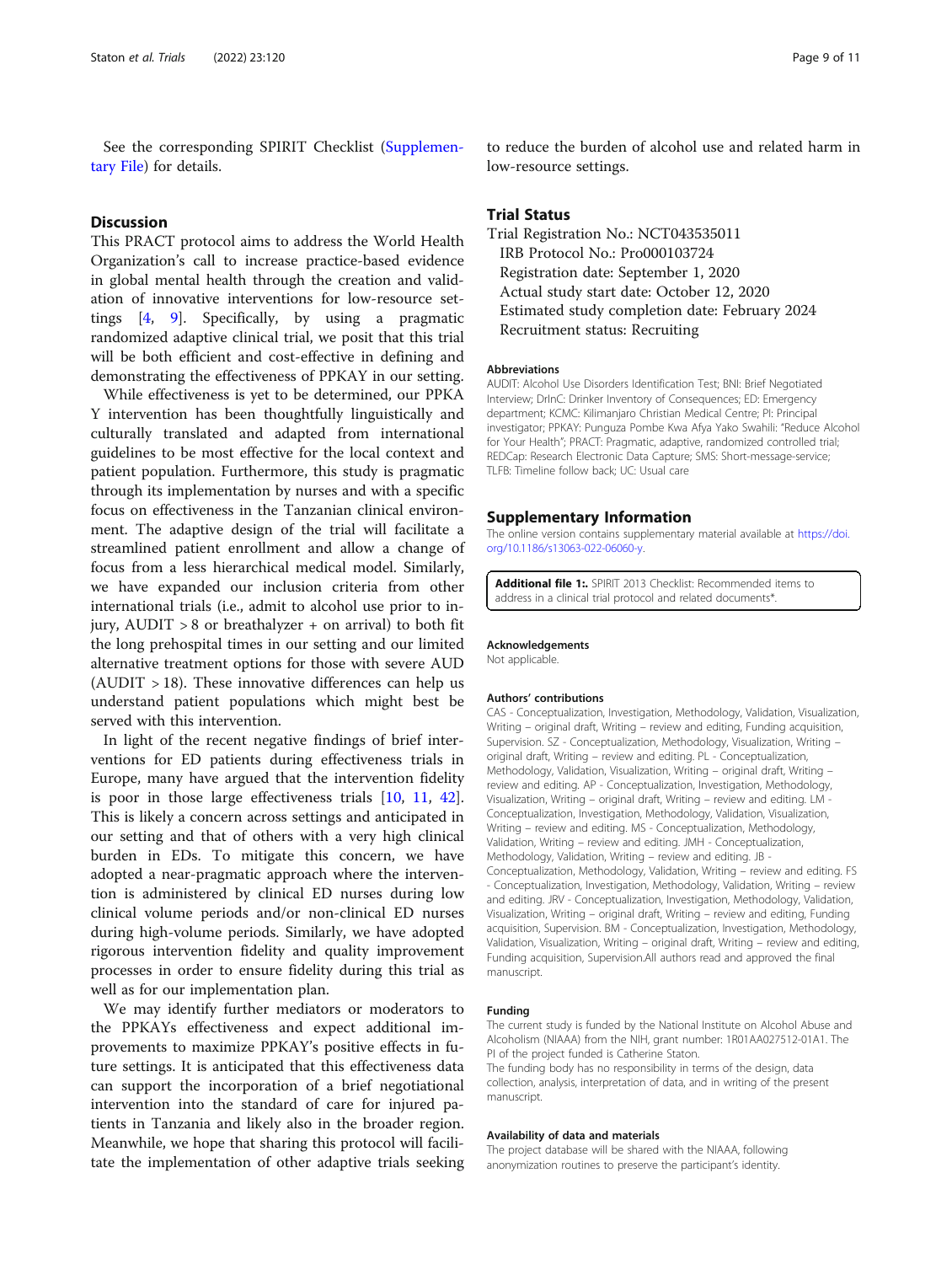### <span id="page-9-0"></span>Declarations

#### Ethics approval and consent to participate

Written, informed consent to participate will be obtained from all participants

Appropriate regulatory body approval has been obtained from the Kilimanjaro Christian Medical University College Ethics Committee (Certificate #2457) and the National Institute for Medical Research (NIMR/HQ/R.8a/Vol.IX/ 3425) as well as Duke University Medical Center Institutional Review Board (Pro000103724). The study has been registered on [ClinicalTrials.gov](http://clinicaltrials.gov) (NCT043535011).

#### Consent for publication

Not applicable.

#### Competing interests

The authors declare that they have no competing interests.

#### Author details

<sup>1</sup>Duke Global Health Institute, Duke University, 310 Trent Dr, Durham, North Carolina, USA. <sup>2</sup> Division of Emergency Medicine, Department of Surgery, School of Medicine, 2301 Erwin Road, Durham, North Carolina, USA. <sup>3</sup>Kilimanjaro Clinical Research Institute, Moshi, Tanzania. <sup>4</sup>Wellstar College of Health and Human Services, Kennesaw State University, Kennesaw, Parliament Garden Way Georgia 520, USA. <sup>5</sup>University of Maryland Baltimore Campus, 620 W Lexington St, Baltimore, Maryland, United States of America. <sup>6</sup>Kilimanjaro Christian Medical Center, Moshi, Tanzania. <sup>7</sup>Kilimanjaro Christian Medical University College, Moshi, Tanzania.

# Received: 12 October 2021 Accepted: 27 January 2022<br>Published online: 05 February 2022

#### References

- 1. World Health Organization (WHO). Alcohol fact sheets [Internet]. 2018 [cited 2022 Feb 1]. Available from: [https://www.who.int/news-room/fact](https://www.who.int/news-room/fact-sheets/detail/alcohol)[sheets/detail/alcohol.](https://www.who.int/news-room/fact-sheets/detail/alcohol)
- 2. Rehm J, Rehn N, Room R, Monteiro M, Gmel G, Jernigan D, et al. The global distribution of average volume of alcohol consumption and patterns of drinking. Eur Addict Res. 2003. <https://doi.org/10.1159/000072221>.
- 3. Lim SS, Vos T, Flaxman AD, Danaei G, Shibuya K, Adair-Rohani H, et al. A comparative risk assessment of burden of disease and injury attributable to 67 risk factors and risk factor clusters in 21 regions, 1990-2010: A systematic analysis for the Global Burden of Disease Study 2010. Lancet. 2012. [https://](https://doi.org/10.1016/S0140-6736(12)61766-8) [doi.org/10.1016/S0140-6736\(12\)61766-8](https://doi.org/10.1016/S0140-6736(12)61766-8).
- 4. Ferreira-Borges C, Dias S, Babor T, Esser MB, Parry CDH. Alcohol and public health in Africa: Can we prevent alcohol-related harm from increasing? Addiction. 2015. <https://doi.org/10.1111/add.12916>.
- 5. Huis in't Veld D, Skaal L, Peltzer K, Colebunders R, Ndimande JV, Pengpid S. The efficacy of a brief intervention to reduce alcohol misuse in patients with HIV in South Africa: Study protocol for a randomized controlled trial. Trials. 2012. [https://doi.org/10.1186/1745-6215-13-190.](https://doi.org/10.1186/1745-6215-13-190)
- 6. Dhital R, Norman I, Whittlesea C, McCambridge J. Effectiveness of alcohol brief intervention delivered by community pharmacists: Study protocol of a two-arm randomised controlled trial. BMC Public Health. 2013;13(1). [https://](https://doi.org/10.1186/1471-2458-13-152) [doi.org/10.1186/1471-2458-13-152.](https://doi.org/10.1186/1471-2458-13-152)
- Sanatinia R, Barrett B, Byford S, Dean M, Green J, Jones R, et al. Brief intervention for alcohol misuse in people attending sexual health clinics: study protocol for a randomized controlled trial. Trials. 2012;13(1). [https://](https://doi.org/10.1186/1745-6215-13-149) [doi.org/10.1186/1745-6215-13-149.](https://doi.org/10.1186/1745-6215-13-149)
- Hides L, Kavanagh DJ, Daglish M, Cotton S, Connor JP, Barendregt JJ, et al. The Quik Fix study: A randomised controlled trial of brief interventions for young people with alcohol-related injuries and illnesses accessing emergency department and crisis support care. BMC Emerg Med. 2014; 14(1). [https://doi.org/10.1186/1471-227X-14-19.](https://doi.org/10.1186/1471-227X-14-19)
- 9. World Health Organization (WHO). Global status report on alcohol and health [Internet]. Vol. 122. Geneva: World Health Organization; 2011. [cited 2022 Feb 2] Available from: <https://www.who.int/publications/i/item/9789241565639>
- 10. Kaner EFS, Beyer FR, Muirhead C, Campbell F, Pienaar ED, Bertholet N, et al. Effectiveness of brief alcohol interventions in primary care populations. Cochrane Database Syst Rev. 2018. [https://doi.org/10.1002/14651858.](https://doi.org/10.1002/14651858.CD004148.pub3) [CD004148.pub3.](https://doi.org/10.1002/14651858.CD004148.pub3)
- 11. Elzerbi C, Donoghue K, Drummond C. A comparison of the efficacy of brief interventions to reduce hazardous and harmful alcohol consumption between European and non-European countries: A systematic review and meta-analysis of randomized controlled trials. Addiction. 2015;110(7):1082– 91. <https://doi.org/10.1111/add.12960>.
- 12. Francis JM, Cook S, Morojele NK, Swahn MH. Rarity and limited geographical coverage of individual level alcohol interventions in sub Saharan Africa: findings from a scoping review. J Subst Use. 2020;25(1):11-9. [https://doi.](https://doi.org/10.1080/14659891.2019.1664662) [org/10.1080/14659891.2019.1664662](https://doi.org/10.1080/14659891.2019.1664662).
- 13. Staton C, Vissoci JRN, El-Gabri D, Concepcion T. Interventions to Reduce Alcohol Harms in Low and Middle Income Countries: a Systematic Review and Meta Analysis. 2018; Available from: <https://psyarxiv.com/mg5s4/>. Accessed 1 Feb 2022.
- 14. Mertens JR, Ward CL, Bresick GF, Broder T, Weisner CM. Effectiveness of nursepractitioner-delivered brief motivational intervention for young adult alcohol and drug use in primary care in South Africa: A randomized clinical trial. Alcohol Alcohol. 2014;49(4):430–8. <https://doi.org/10.1093/alcalc/agu030>.
- 15. D'Onofrio G, Fiellin DA, Pantalon MV, Chawarski MC, Owens PH, Degutis LC, et al. A brief intervention reduces hazardous and harmful drinking in emergency department patients. Ann Emerg Med. 2012;60(2):181–92. <https://doi.org/10.1016/j.annemergmed.2012.02.006>.
- 16. Gmel G, Gaume J, Bertholet N, Flückiger J, Daeppen JB. Effectiveness of a brief integrative multiple substance use intervention among young men with and without booster sessions. J Subst Abuse Treat. 2013;44(2):231–40. <https://doi.org/10.1016/j.jsat.2012.07.005>.
- 17. Longabaugh R, Woolard RF, Nirenberg TD, Minugh AP, Becker B, Clifford PR, et al. J Stud Alcohol. 2001. <https://doi.org/10.15288/jsa.2001.62.806>.
- 18. Suffoletto B, Kristan J, Callaway C, Kim KH, Chung T, Monti PM, et al. A text message alcohol intervention for young adult emergency department patients: A randomized clinical trial. Ann Emerg Med. 2014;64(6):664–672.e4. <https://doi.org/10.1016/j.annemergmed.2014.06.010>.
- 19. Gentilello LM, Rivara FP, Donovan DM, Jurkovich GJ, Daranciang E, Dunn CW, et al. Alcohol interventions in a trauma center as a means of reducing the risk of injury recurrence. In: Annals of Surgery [Internet]; 1999. Available from: [https://pubmed.ncbi.nlm.nih.gov/10522717/.](https://pubmed.ncbi.nlm.nih.gov/10522717/) Accessed 2 Feb 2022.
- 20. Kool B, Smith E, Raerino K, Ameratunga S. Perceptions of adult trauma patients on the acceptability of text messaging as an aid to reduce harmful drinking behaviours. BMC Res Notes. 2014. <https://doi.org/10.1186/1756-0500-7-4>.
- 21. Suffoletto B, Kristan J, Mecca LP, Chung T, Clark DB. Optimizing a text message intervention to reduce heavy drinking in young adults: Focus group findings. JMIR mHealth uHealth. 2016;4(2):e73. [https://doi.org/10.21](https://doi.org/10.2196/mhealth.5330) [96/mhealth.5330](https://doi.org/10.2196/mhealth.5330).
- 22. Braitman AL, Henson JM. Personalized boosters for a computerized intervention targeting college drinking: The influence of protective behavioral strategies. J Am Coll Heal. 2016 Oct; 64(7): 509-19 [https://doi.](https://doi.org/10.1080/07448481.2016.1185725) [org/10.1080/07448481.2016.1185725](https://doi.org/10.1080/07448481.2016.1185725).
- 23. Havard A, Shakeshaft AP, Conigrave KM. Randomized Controlled Trial of Mailed Personalized Feedback for Risky Drinkers in the Emergency Department: The Impact on Alcohol Consumption, Alcohol-Related Injuries, and Repeat Emergency Department Presentations. Alcohol Clin Exp Res. 2015;39(7):1260–6. [https://doi.org/10.1111/acer.12760.](https://doi.org/10.1111/acer.12760)
- 24. Drazen JM, Harrington DP, Mcmurray JJ V, Ware JH, Woodcock J, Bhatt DL, et al. Adaptive Designs for Clinical Trials. Drazen JM, Harrington DP, McMurray JJV, Ware JH, Woodcock J, editors. [https://doi.org/101056/](https://doi.org/101056/NEJMra1510061) [NEJMra1510061](https://doi.org/101056/NEJMra1510061) [Internet]. 2016 Jul 6 [cited 2022 Jan 25];375(1):65–74. Available from: <https://www.nejm.org/doi/10.1056/NEJMra1510061>
- 25. National Bureau of Statistics Tanzania. Tanzania population and housing census. Popul Housing Census 2012. 2012; Available from: [https://www.nbs.](https://www.nbs.go.tz/index.php/en/census-surveys/population-and-housing-census) [go.tz/index.php/en/census-surveys/population-and-housing-census](https://www.nbs.go.tz/index.php/en/census-surveys/population-and-housing-census).
- 26. WHO. WHO | Substance abuse. WHO/topics/substance abuse. 2018. Available from: [https://www.who.int/substance\\_abuse/publications/global\\_a](https://www.who.int/substance_abuse/publications/global_alcohol_report/profiles/tza.pdf?ua=1) [lcohol\\_report/profiles/tza.pdf?ua=1.](https://www.who.int/substance_abuse/publications/global_alcohol_report/profiles/tza.pdf?ua=1) Accessed 2 Feb 2022.
- 27. Casey ER, Muro F, Thielman NM, Maya E, Ossmann EW, Hocker MB, et al. Analysis of traumatic injuries presenting to a referral hospital emergency department in Moshi, Tanzania. Int J Emerg Med. 2012. [https://doi.org/10.1186/1865-1380-5-28.](https://doi.org/10.1186/1865-1380-5-28)
- 28. Staton CA, Msilanga D, Kiwango G, Vissoci JR, de Andrade L, Lester R, et al. A prospective registry evaluating the epidemiology and clinical care of traumatic brain injury patients presenting to a regional referral hospital in Moshi, Tanzania: challenges and the way forward. Int J Inj Contr Saf Promot. 2017;24(1):69–77. [https://doi.org/10.1080/17457300.2015.1061562.](https://doi.org/10.1080/17457300.2015.1061562)
- 29. Staton CA, Vissoci JRN, Toomey N, Abdelgadir J, Chou P, Haglund M, et al. The impact of alcohol among injury patients in Moshi, Tanzania: A nested